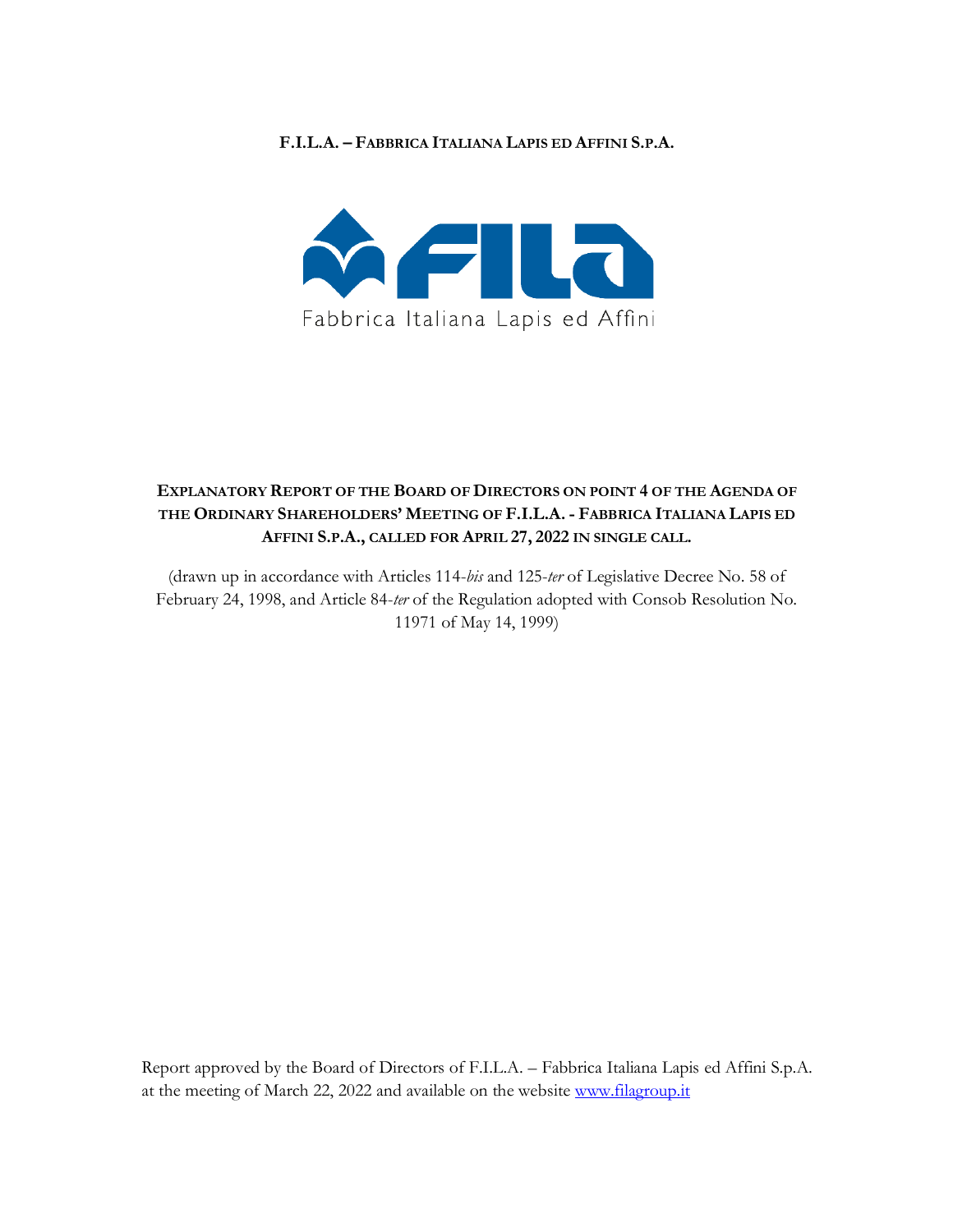**Point 4 on the Agenda of the Ordinary Shareholders' Meeting of F.I.L.A. - Fabbrica Italiana Lapis ed Affini S.p.A., called for April 27, 2022 in single call:**

**"Incentive plan for the period 2022-2026 concerning ordinary shares of F.I.L.A., called "2022- 2026 Performance Shares Plan" reserved to employees and/or Senior Directors of F.I.L.A. - Fabbrica Italiana Lapis ed Affini S.p.A. and/or other Group companies; resolutions thereon"**

\* \* \*

Dear Shareholders,

This Report has been prepared in accordance with Article 114-*bis* and 125-*ter*, paragraph 1 of Legislative Decree No. 58 of February 24, 1998 (the "**CFA**") and Article 84-*ter* of the Regulation adopted with Consob Resolution No. 11971 of May 14, 1999 (the "**Issuers' Regulation**").

This report was approved by the Board of Directors of F.I.L.A. – Fabbrica Italiana Lapis ed Affini S.p.A. ("**Fila**" or the "**Company**") in the meeting of March 22, 2022 and is made available to the public, in accordance with applicable law and regulations, at the registered office, on the Company's website (*www.filagroup.it*) and also by the other means established by the applicable regulation.

With reference to point 4 of the Agenda of the Shareholders' Meeting, the Board of Directors intends to submit for your approval, in accordance with Article 114-*bis* of the CFA, an incentive plan called the "2022-2026 Performance Shares Plan" (the "**2022-2026 Plan**") reserved for employees and/or Senior Directors of the Company and/or other companies in the Group (the "**Subsidiaries**" and the latter and the Company considered as a whole, the "**Group**"), to be implemented through the free allocation of Fila ordinary shares (the "**Shares**").

The Shares serving the 2022-2026 Plan will derive from transactions involving the purchase, on one or more occasions, of treasury shares carried out pursuant to Articles 2357 and 2357-*ter* of the Civil Code.

The prospectus on the 2022-2026 Plan, drawn up as per Article 84-*bis* and in compliance with Annex 3A of the Issuers' Regulation, shall be made available to the public in accordance with applicable law and regulations and shall be available on the company website (www.filagroup.it), "Governance*"*  section and on the "EMARKET STORAGE" authorised storage mechanism (www.emarketstorage.com), together with this report.

#### **1. Reasons for the adoption of the 2022-2026 Plan**

The 2022-2026 Plan is one of the instruments used by the Company and the Group to supplement the fixed component of the remuneration package of the figures considered strategic for the implementation of the business development and growth plan of the Company and the Group by means of variable components linked to the achievement of certain performance targets, in accordance with the best market practices. Specifically, the Company believes that a rolling sharebased incentive plan with specific performance targets is the most effective management incentive and retention tool that best meets the interests of the Company and the Group. The adoption of the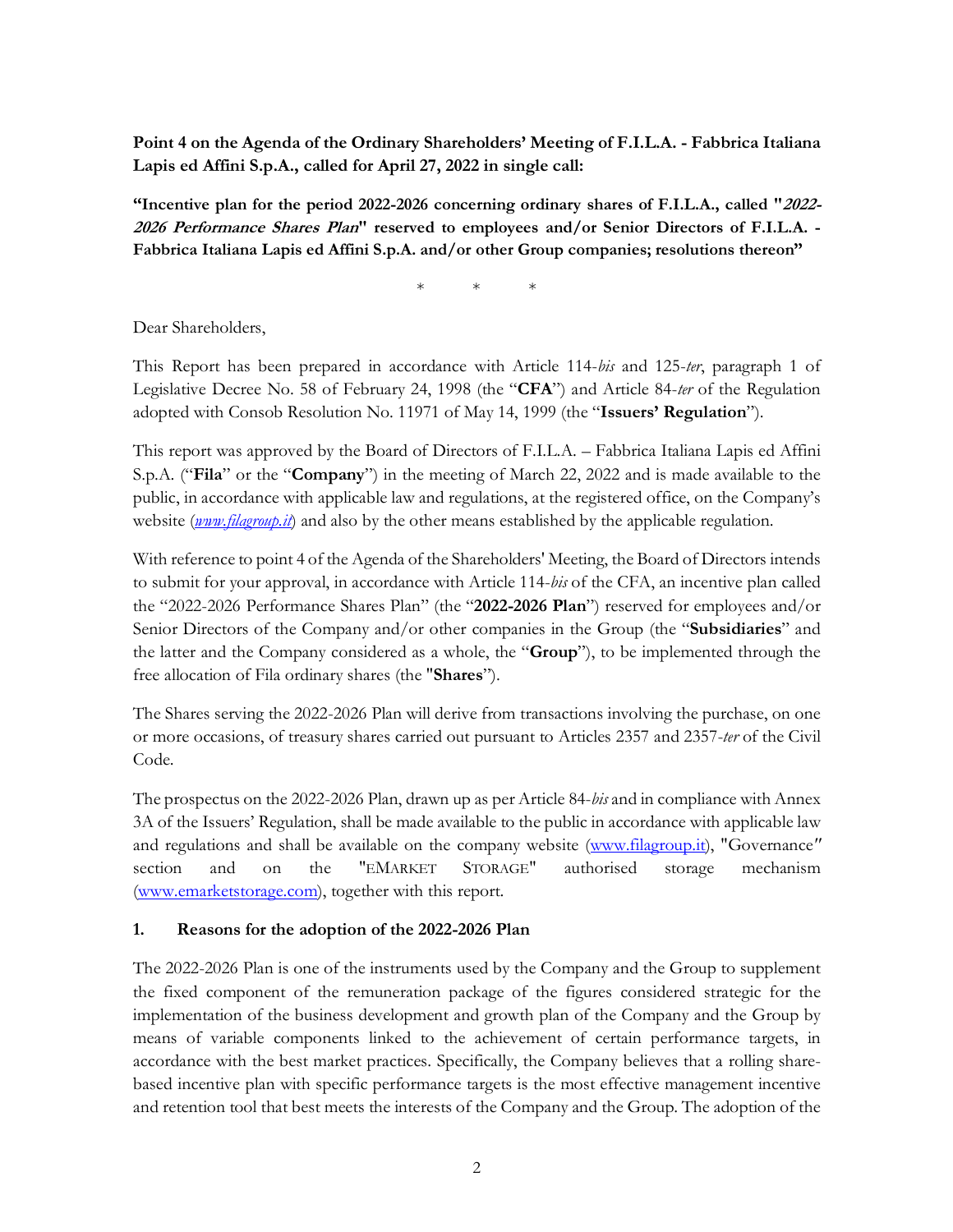2022-2026 Plan, in Fila's opinion, seeks to (i) align the interest of management with those of shareholders, (ii) reward the achievement of the new business plan targets of the Group for the fiveyear period 2022-2026 and (iii) retain strategic personnel.

The 2022-2026 Plan also proposes to replace the previous 2019-2021 Plan, which expired naturally on December 31, 2021.

# **2. The members of the Board of Directors of the Company, parent companies or subsidiaries who will benefit from the 2022-2026 Plan**

At the reporting date, the following members of the Board of Directors of the Company were identified as beneficiaries of the 2022-2026 Plan, subject to its approval by the Shareholders' Meeting:

- Massimo Candela, Chief Executive Officer of Fila;
- Luca Pelosin, Executive Director of Fila.

### **3. Categories of employees or collaborators of the Company and of the parent companies or subsidiaries who shall benefit from the Plan**

At the date of this report and in addition to the above, the following were identified as beneficiaries of the 2022-2026 Plan, subject to its approval by the Shareholders' Meeting:

- 6 Senior Executives, i.e. Group executives with the power and responsibility, directly or indirectly, for planning, directing and controlling company and/or Group activities;
- 38 Senior Managers, i.e. employees of the Company and subsidiary companies who occupy positions identified for the long-term business growth and sustainability of the Group.

without prejudice to the right of the Fila Board of Directors to identify, if necessary, additional beneficiaries of the 2022-2026 Plan for the various three-year cycles. We note that some of the beneficiaries of the 2022-2026 Plan currently serve as members of the Board of Directors of companies controlled by Fila. These Executives are not identified by name in the preceding paragraph 2 because their inclusion among the beneficiaries of the 2022-2026 Plan does not depend on the positions they hold in the companies mentioned above, since this allocation is determined exclusively on the basis of the managerial role (Senior Executives or Senior Managers) entrusted to them within the Group.

#### **4. 2022-2026 Plan implementation means and clauses**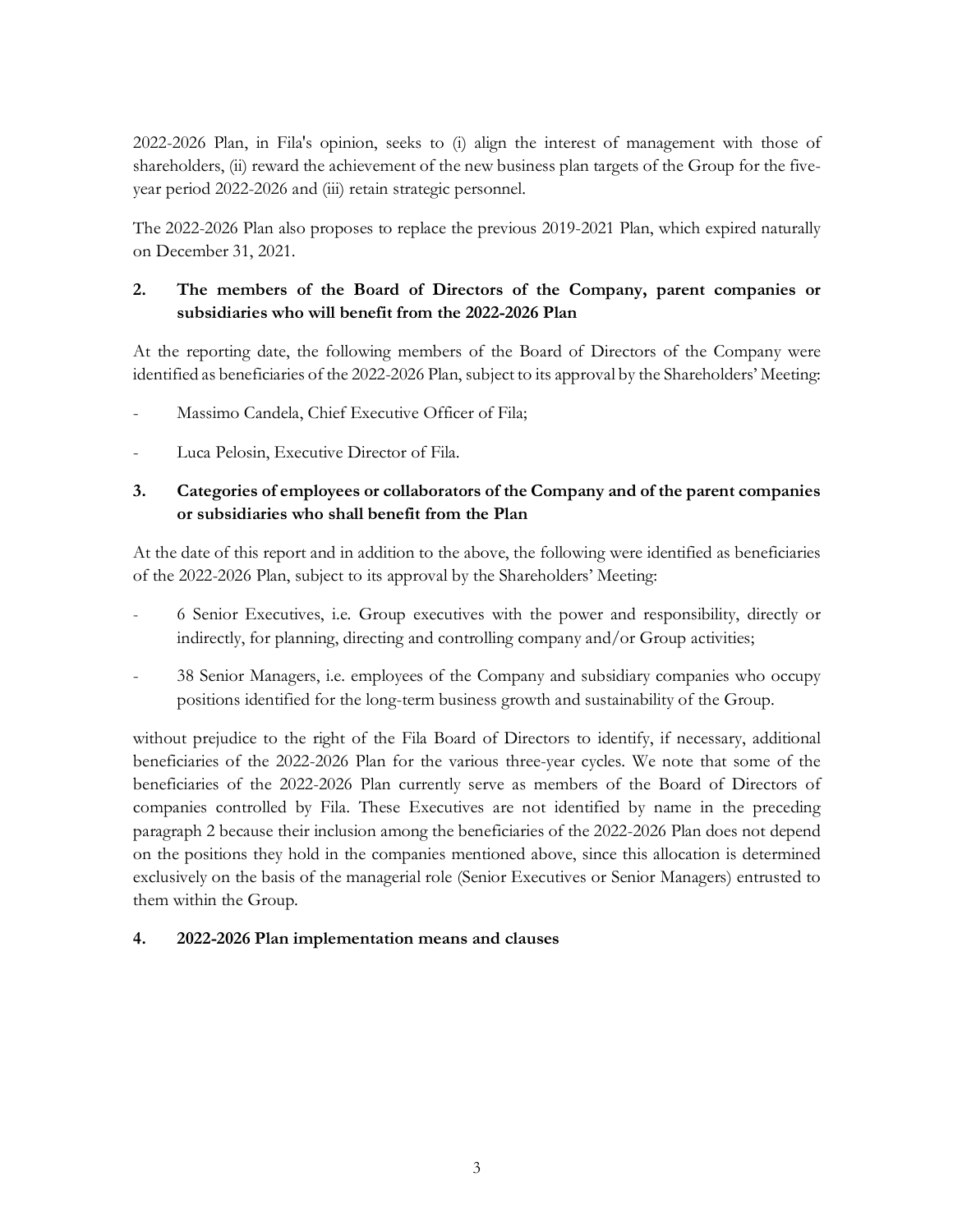The 2022-2026 Plan comprises three annual share allocations ("rolling" plan), each of which corresponds to a three-year vesting period (2022-2024 for the first cycle, 2023-2025 for the second cycle and 2024-2026 for the third cycle). At the beginning of each three-year vesting period (i.e., January 1, 2022, 2023 and 2024), beneficiaries of the 2022-2026 Plan will be granted the right to receive, free of charge, a certain number of ordinary shares of the Company, to the extent of, on the terms of and subject to the conditions set out in the Plan Regulation, subject to the achievement of certain performance targets. The level of achievement of these targets will be assessed by the Board of Directors, with the support of the Remuneration Committee, at the end of each three-year vesting period (i.e., December 31, 2024, December 31, 2025 and December 31, 2026).

Specifically, except as described below, the free allocation of shares is linked to the fulfilment of the following conditions:

- (i) (i) the continuance, on the Share allocation date for each cycle of the 2022-2026 Plan, of the individual's status as beneficiary, of the position of employment or management of the beneficiary with a Group company and the beneficiary's continuing qualification as a company Executive Director or as a Senior Executive or Senior Manager of the Group;
- (ii) the achievement of the minimum performance targets.

Once satisfaction of the conditions for allocation of the Shares as indicated above has been verified, the Board of Directors establishes the number of Shares to be allocated to each beneficiary of the 2022-2026 Plan, on one occasion, on the basis of the achievement of the performance targets set out below.

(i) **quantitative target (relative weighting 70%)**: achievement of the Group's average ROI (1) for each three-year vesting period, as set out in the Group's business plan in place during those periods; and

The economic and financial performance indicator and associated targets are linked to the business plan in place during the reference periods and are based on the following scopes:

- consolidation of North America (which represents a portion of the Group consolidation) for 2 Senior Executives and 10 Senior Managers;
- Group consolidation for all other beneficiaries of the 2022-2026 Plan.

<u>.</u>

The Shares to be allocated to each beneficiary of the 2022-2026 Plan in the case of achieving the quantitative objective shall be calculated, by the Board of Directors with the support of the Remuneration Committee, on the basis of the following criteria:

<sup>(1)</sup> The ROI indicates the ratio between consolidated Operating income and net invested capital as per the Group business plan.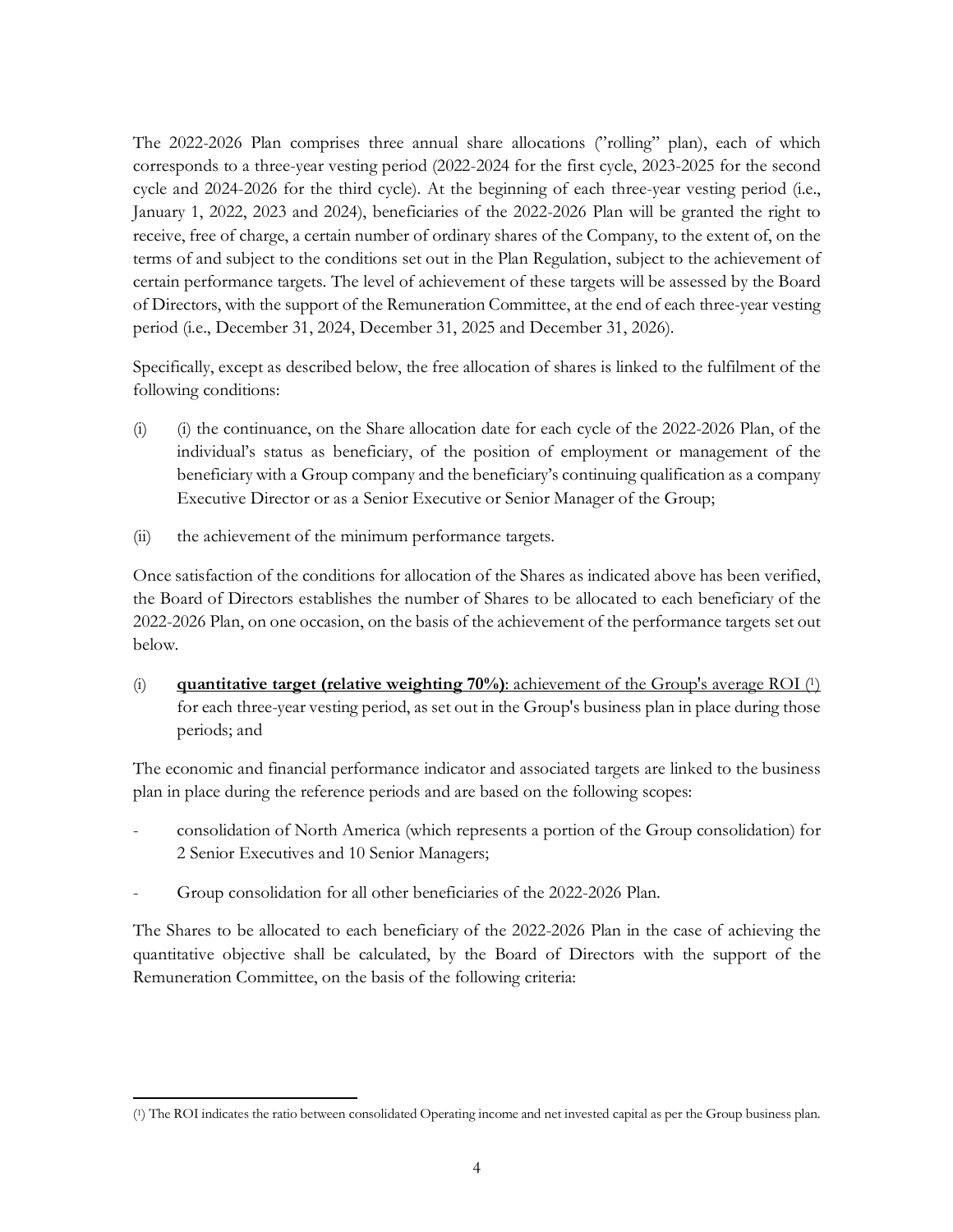| % of average ROI achievement in each three- | % Pay-out with respect to the Base Number of |
|---------------------------------------------|----------------------------------------------|
| year vesting period                         | Shares (BNS <sup>2</sup> )                   |
| $ROI < 90\%$                                | $70\% \times 0 \times BNS$                   |
| $90\% \leq$ ROI < 92.5%                     | $70\% \times 20\% \times BNS$                |
| $95\% \leq RCI \leq 97.5\%$                 | $70\% \times 60\% \times BNS$                |
| $97.5\% \leq ROI \leq 99.5\%$               | $70\% \times 80\% \times BNS$                |
| $99.5\% \leq$ ROI $\leq 100.5\%$            | $70\% \times 100\%$ BNS                      |
| $100.5\% \leq ROI \leq 102.5\%$             | $70\% \times 120\% \times BNS$               |
| $102.5\% \leq ROI \leq 105\%$               | $70\% \times 140\% \times BNS$               |
| $105\% \leq RCI \leq 107.5\%$               | $70\% \times 160\% \times BNS$               |
| $107.5\% \leq ROI \leq 110\%$               | $70\% \times 180\% \times BNS$               |
| $ROI \ge 110\%$                             | $70\% \times 200\% \times BNS$               |

The maximum number of Shares that may be allocated in relation to the quantitative target shall in any case be equal to 170% of the BNS related to this target.

If the quantitative performance target (average ROI for each three-year vesting period) is achieved, it is expected that:

- o where the performance is below 90.00% of the target, no shares relating to the quantitative target shall be allocated;
- o where the performance is between 90.00% and 92.50% lower range included of the target, 20% of the shares in relation to the quantitative target shall be allocated;
- o where the performance is between 92.50% and 95.00% lower range included of the target, 40% of the shares in relation to the quantitative target shall be allocated;
- o where the performance is between 95.00% and 97.50% lower range included of the target, 60% of the shares in relation to the quantitative target shall be allocated;
- o where the performance is between 97.50% and 99.50% lower range included of the target, 80% of the shares in relation to the quantitative target shall be allocated;
- o where the performance is between 99.50% and 100.50% lower range included of the target, 100% of the shares in relation to the quantitative target shall be allocated;
- o where the performance is between 100.50% and 102.50% lower range included of the target, 120% of the shares in relation to the quantitative target shall be allocated;

<u>.</u>

<sup>(2)</sup> The BNS, or base number of shares, indicates the number of Shares obtainable on achieving 100% of the performance targets.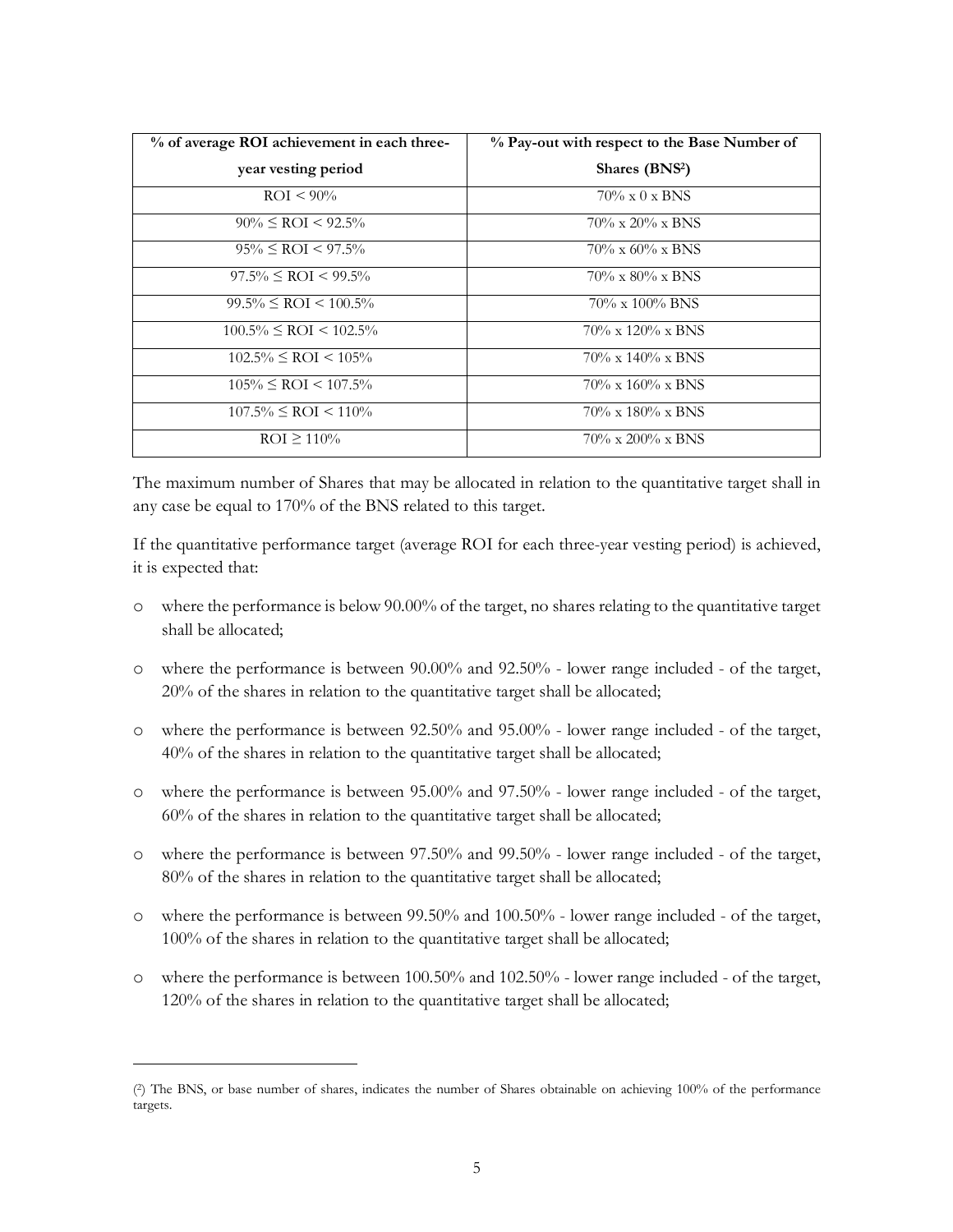- o where the performance is between 102.50% and 105.00% lower range included of the target, 140% of the shares in relation to the quantitative target shall be allocated;
- o where the performance is between 105.00% and 107.50% lower range included of the target, 160% of the shares in relation to the quantitative target shall be allocated;
- o where the performance is between 107.50% and 110.00% lower range included of the target, 180% of the shares in relation to the quantitative target shall be allocated;
- o where the performance is equal to or above 110% of the objective, 200% of the Shares in relation to the quantitative target shall be allocated;

The quantitative objective (average ROI for the three-year period) will be calculated by taking into account the standardisation criteria agreed upon with the auditors and in line with the definitions stipulated in the Company's loan agreements and a consolidation scope matching that indicated in the reference plan.

(ii) **qualitative target (relative weighting 30%)** implementation of at least 80% of the targets set out for each three-year vesting period in the Group's sustainability plan in place during those periods.

30% of the shares will be allocated upon achievement of the following qualitative Group objective, i.e., implementation of at least 80% of the targets set out for each three-year Vesting Period in the Group's sustainability plan as adopted by the Board of Directors from time to time.

For all the Beneficiaries of the Plan, this target is measured through an "on/off" mechanism; therefore, in case of achievement of the Performance Target to an extent greater than 100%, the Beneficiary will be entitled to be allocated a number of Shares equal to and never exceeding 100% of the Base Number of Shares.

The qualitative target applies for all Plan beneficiaries.

\* \* \*

The Shares to be allocated to each beneficiary of the 2022-2026 Plan, in the number established as above, shall be made available to each beneficiary of the 2022-2026 Plan according to the terms and means established in the Plan regulation and, in particular, not beyond 60 calendar days from approval by the Board of Directors of the consolidated financial statements of the Company for the final year of each three-year vesting period. The Shares subject to allocation shall have full rights and, therefore, the attached rights devolve to each beneficiary of the 2022-2026 Plan from the point at which they become holders of the Shares.

The Board of Directors has determined the maximum total number of Shares to service the three cycles of the 2022-2026 Plan as 1,000,000. The Shares serving the 2022-2026 Plan will derive from transactions involving the purchase, on one or more occasions, of treasury shares carried out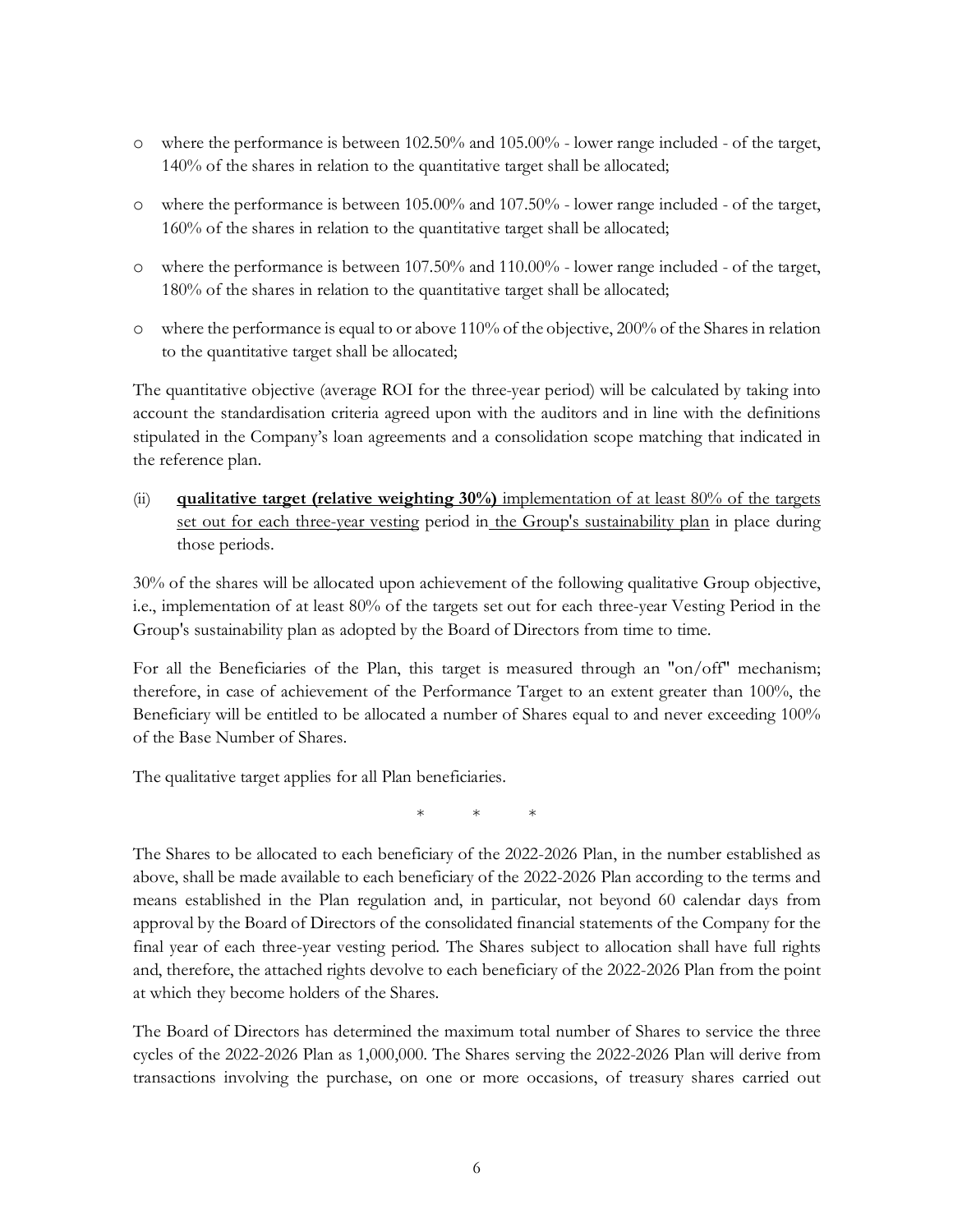pursuant to Articles 2357 and 2357-*ter* of the Civil Code, and the implementation of the 2022-2026 Plan will therefore have no effect on Fila's share capital.

For both Performance Targets, the Board of Directors has the authority to disburse to the beneficiaries of the 2022-2026 Plan a sum of money equal to the value of Shares payable and at their normal value to the Beneficiary, determined as per Article 9 of Presidential Decree 917/1986. This authority is granted to the Board of Directors only in cases in which specific circumstances relating to the beneficiary and/or regulatory, tax or financial market performance reasons render, in the Company's reasonable opinion, the Share Allocation process more onerous for the company and/or the beneficiaries.

It should also be noted that the Board of Directors shall have the power, having consulted the Remuneration Committee, to make amendments or additions to the 2022-2026 Plan regulation, within the scope of the powers conferred by the Shareholders' Meeting and in the most appropriate manner, as it deems useful or necessary to better pursue the incentive and loyalty purposes of the 2022-2026 Plan as well as to maintain the substantial and economic contents of the 2022-2026 Plan unchanged, within the limits allowed by the legislation applicable from time to time, taking into account the interests of the Company and of the beneficiaries, for each vesting period.

The Board of Directors may, independently and without the need for further approval from the Shareholders' Meeting, and having consulted the Remuneration Committee, make all the changes and supplements to the 2022-2026 Plan that are considered necessary and/or beneficial to maintain the Plan unchanged - within the limits allowed by the legislation applicable from time to time - and to continue to apply its essential and economic content in the case of: (i) extraordinary transactions on the Company's share capital; (ii) merger or spin-off transactions, acquisition or sale of shareholdings, companies or business units; or (iii) legislative or regulatory changes or other events likely to affect the right to receive Shares, the Shares and/or the Company.

In addition, the Board of Directors shall have the right, at its sole discretion, to grant to the Beneficiaries the right to receive all or part of the Shares in advance with respect to the terms set out in the 2022-2026 Plan, even independently from the actual achievement of the objectives, or to provide for the early termination of the 2022-2026 Plan, if, during the vesting period, (i) there is a change of control in relation to the Company or the subsidiary with which the beneficiary has a relationship, (ii) a public purchase offer or a public exchange offer is launched concerning the Shares, or (iii) the listing of the Shares on the regulated market Euronext Milan, organised and managed by Borsa Italiana S.p.A. is revoked (delisting). This decision shall be binding on the Beneficiaries.

Lastly, in the event of a significant revision of the targets of the Group's business plan, the Board of Directors will have the power to approve, in compliance with the applicable legislation (including the rules governing related party transactions), any changes to the targets of the 2022-2026 Plan in order to adjust them to the changes made to the Industrial Plan and to keep the substantial and economic content of the Plan unchanged, retaining its main incentive and loyalty-enhancing purposes.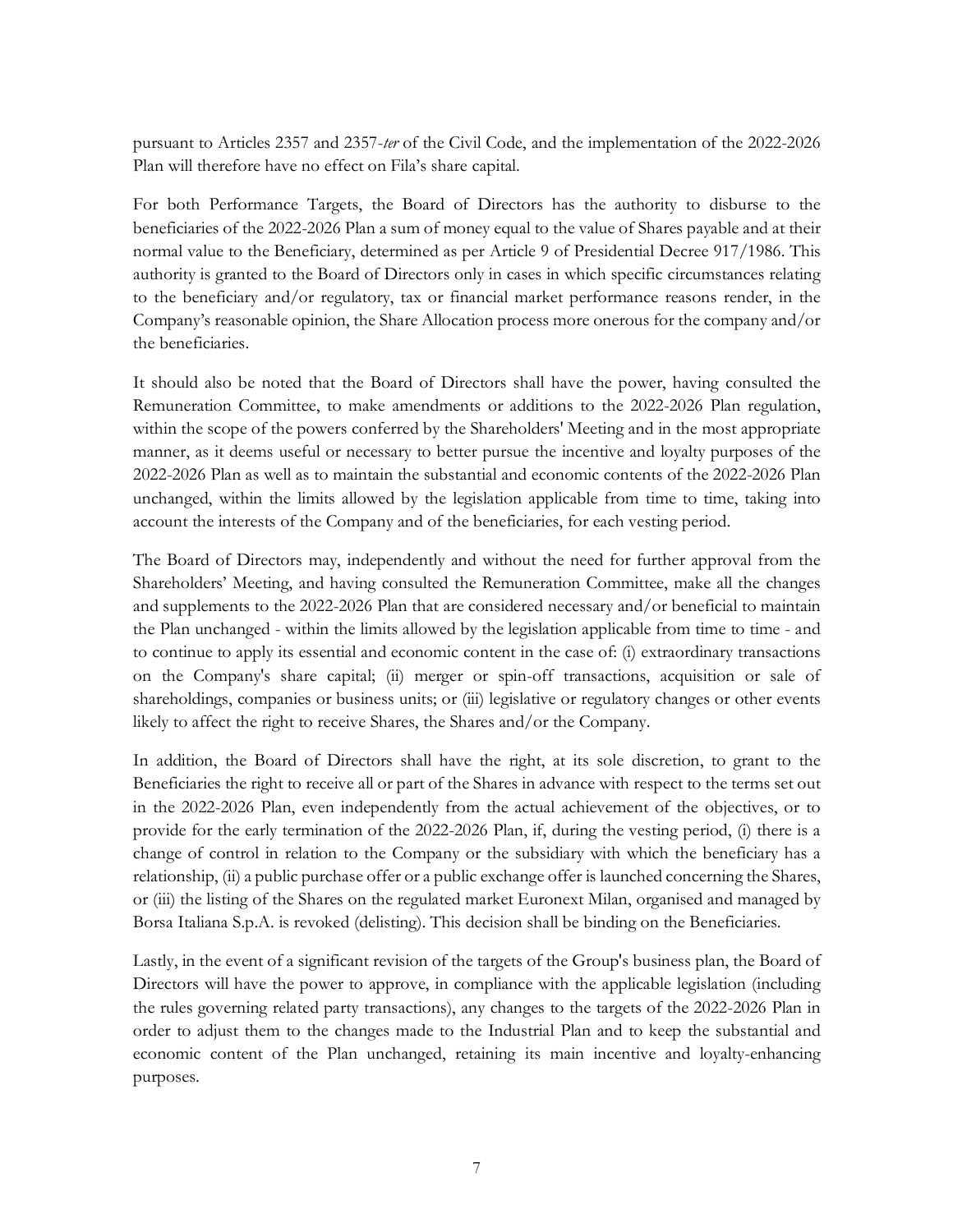# **5. Support to the Plan by the Special fund to incentivise worker involvement in enterprises, as per Article 4, paragraph 112 of Law No. 350 of December 24, 2003**

The 2022-2026 Plan does not receive support from the Special fund to incentivise worker involvement in enterprises, as per Article 4, paragraph 112 of Law No. 350 of December 24, 2003.

# **6. Details of any restrictions on the availability of the shares, with particular reference to the periods within which the subsequent transfer to the company or to third parties is permitted or prohibited**

The right to receive Shares shall be granted on a personal basis to each beneficiary of the 2022-2026 Plan and may not be transferred between living persons, nor be subject to restrictions or constitute other acts of disposal in any form.

The 2022-2026 Plan establishes specific clawback clauses.

In compliance with the Corporate Governance Code for listed companies published by Borsa Italiana S.p.A. and to which the Company adheres, the 2022-2026 Plan provides for an obligation for the beneficiaries to retain any Shares that may be allocated (the "minimum holding"). Specifically, all the Shares allocated (net of any Shares sold in order to comply with tax obligations through the "sell to cover" procedure) shall be subject, starting from the effective allocation date, to a lock-up restriction for 24 (twenty-four) months.

\* \* \*

Considering that stated above, the Board of Directors submits the following proposal for your approval:

*"The Ordinary Shareholders' Meeting of F.I.L.A. - Fabbrica Italiana Lapis ed Affini S.p.A.* 

- having examined the explanatory report of the Board of Directors and the proposals contained therein;
- *having examined the prospectus of the "2022-2026 Performance Shares Plan" which was provided in the manner established by applicable law,*

#### **resolves**

*1. to approve, in accordance with Article 114-*bis *of CFA, the adoption of the incentive plan called the "2022- 2026 Performance Shares Plan" having the same features (including the conditions and implementation requirements) indicated in the explanatory report of the Board of Directors and in the prospectus of the aforementioned plan;*